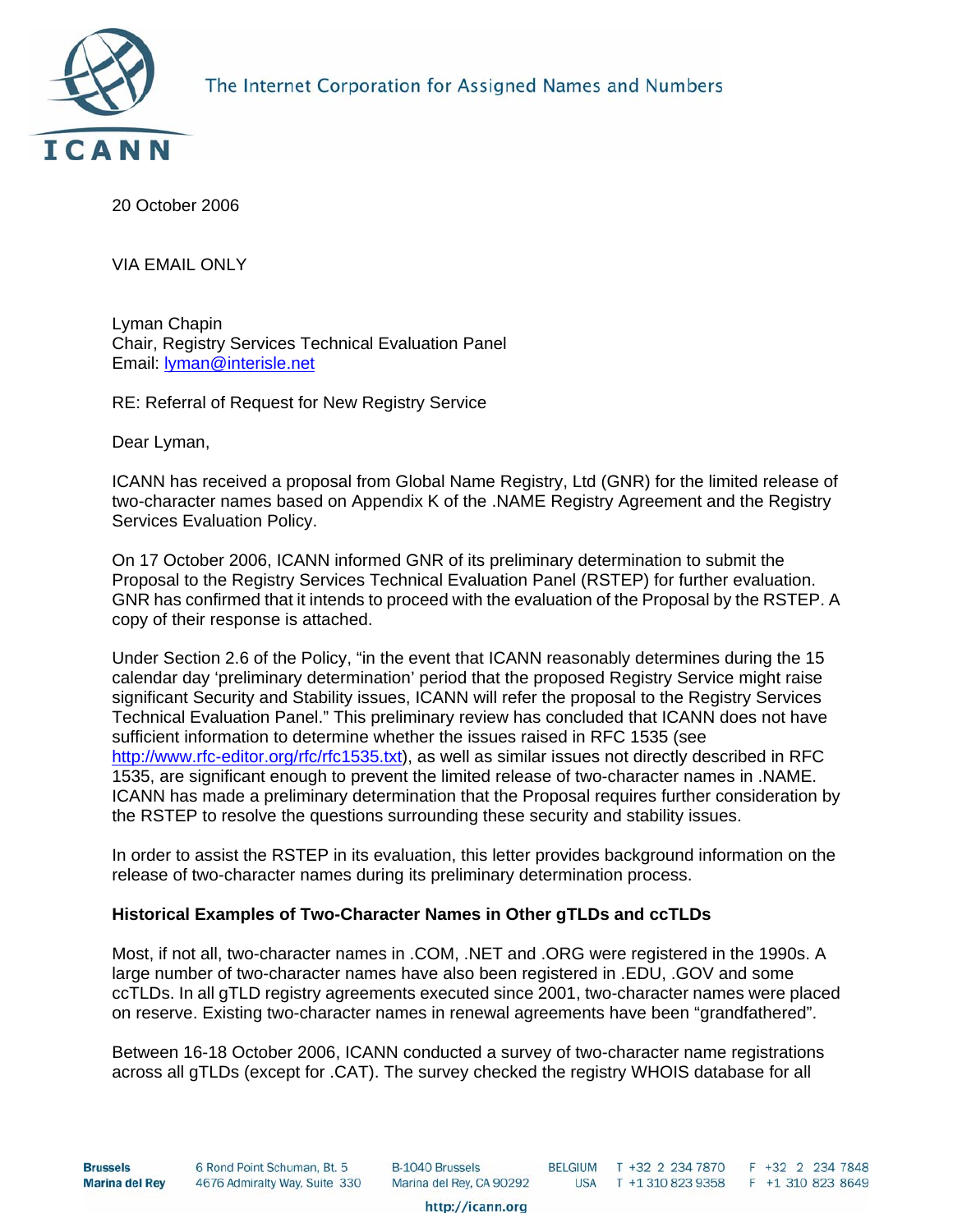

possible combinations containing 26 letter characters, 10 digits, or one dash, so there are 37<sup>2</sup> combinations (for a total of 1369). The results appear below:

| gTLD         | <b>Not Registered</b> | Registered                 | Undetermined* |
|--------------|-----------------------|----------------------------|---------------|
| .AERO        | 1329                  | 40                         | 0             |
| .BIZ         | 1368                  |                            | 0             |
| .CAT         | <b>NA</b>             | <b>NA</b>                  | <b>NA</b>     |
| .COM         | 73                    | 1296                       | 0             |
| .COOP        | 1330                  | $2$ (a2, uk)               | 37            |
| .EDU         | 1235                  | 134                        | 0             |
| .GOV         | 1306                  | 63                         | 0             |
| .INFO        | 1369                  | 0                          | 0             |
| .INT         | 1367                  | 2 (eu, un)                 | 0             |
| .JOBS        | 1361                  | 8 (97, ge, gm, hr, hp, it, | 0             |
|              |                       | pr, vn in pending create)  |               |
| <b>MOBI</b>  | 1369                  | O                          | 0             |
| .MUSEUM      | 1369                  | $\Omega$                   | 0             |
| .NET         | 73                    | 1296                       | 0             |
| .ORG         | 85                    | 1249                       | 0             |
| .PRO         | 60                    | 0                          | 1309          |
| .TRAVEL      | 1369                  | $\Omega$                   | 0             |
| <b>TOTAL</b> | 15105                 | 4091                       | 1346          |

\* Undetermined in .COOP means names that begin with "-". These names generate an error message and are most likely not registered. The .PRO Whois server did not permit a complete search on 1309 names.

There are 246 ccTLD delegations in the root zone.<sup>[1](#page-1-0)</sup> Of that number, ICANN analysis has determined that 185 (75.2%) have at least one two-character delegation in their zone. Many of these names are "ac.ccTLD" as it is the most common second level domain for educational institutions outside of the United States. In addition, many ccTLDs have released two-character names for registration.

Two-character domain names have attracted significant interest among the domain name registration community. A search conducted on prominent domain name auction website Sedo.com on 18 October 2006 revealed 3,105 two-character domain names available for auction (including gTLDs and ccTLDs).

Under the terms of registry agreements, gTLD registries may gain approval for the release of two-character names in three ways that are described below.

- 1. The Registry Operator reaches agreement with the government and country code manager, or
- 2. the ISO 3166 Maintenance Agency, whichever appropriate.

<span id="page-1-0"></span><sup>&</sup>lt;sup>1</sup> See [http://data.iana.org/TLD/tlds-alpha-by-domain.txt.](http://data.iana.org/TLD/tlds-alpha-by-domain.txt)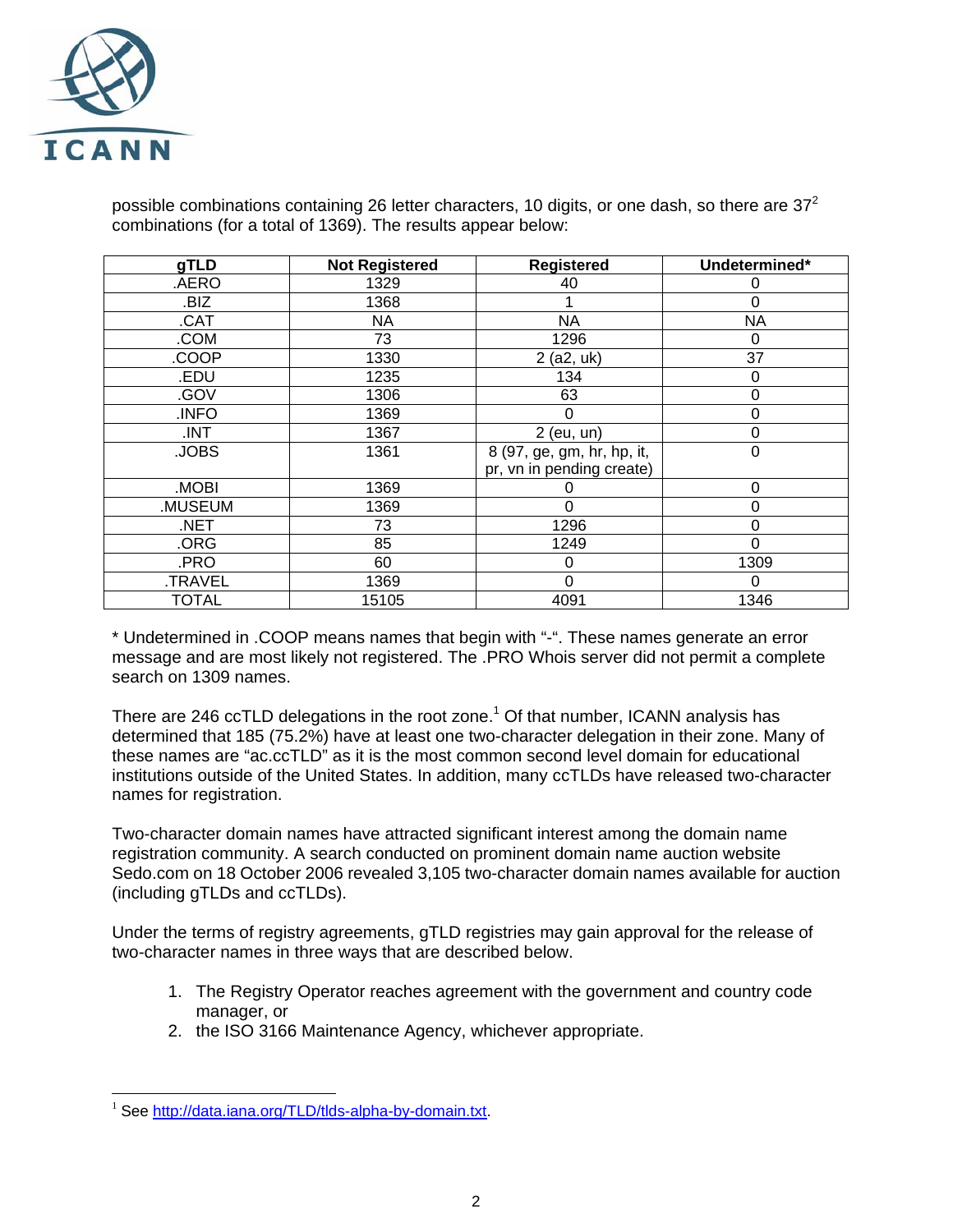

3. The Registry Operator may also propose [to ICANN] release of these reservations based on its implementation of measures to avoid confusion with the corresponding country codes.

## **Limited Release of Two-Character Names in .AERO**

On 17 July 2001, SITA, the sponsoring organization for the .AERO sTLD, wrote to the ISO 3166 Maintenance Agency to request release of two-character airline codes in .AERO under the terms of Appendix 11 of the proposed AERO Registry Agreement.<sup>[2](#page-2-0)</sup> The terms in this appendix on two-character names are identical to the terms in the .NAME Registry Agreement.

On 30 August 2001, the ISO 3166 Maintenance Agency Secretariat wrote to IANA and the ICANN Government Advisory Committee that it had no objection to SITA's request[.3](#page-2-1) "The ISO 3166/MAS does not object to the request of SITA. We do not expect any serious problems if SITA reserves the IATA two-character airline designator codes in the restricted .aero domain. However, we request that SITA states clearly and publicly that two-letter combinations preceding .aero have nothing to do with the ISO 3166-1 two-letter codes (i.e. ccTLDs) in the .aero TLD."

### In the 9 September 2001 GAC Communique (see

[http://www.icann.org/committees/gac/communique-09sep01.htm\)](http://www.icann.org/committees/gac/communique-09sep01.htm), the GAC agreed to the following statement on SITA's two-character proposal:

…2. Two letter codes and .aero

The GAC confirmed the importance of minimising confusion for the user.

Regarding the possible use of alpha-2 letter codes as second level domains, the GAC noted that the WIPO (II) Report addresses this question and recommends that:

…293. If ISO 3166 alpha-2 country code elements are to be registered as domain names in the gTLDs, it is recommended that this be done in a manner that minimises the potential for confusion with the ccTLDs."

The GAC received a presentation from SITA regarding the eventual use of two letter codes representing airlines in the .aero gTLD. The GAC concluded that in view of the clearly specific context identified by the .aero TLD, the potential for confusion could be appropriately minimised provided that SITA made public a disclaimer confirming that there was no relationship between the two letter airline codes and the ISO 3166 codes.

The GAC appreciates the spirit of consultation shown by SITA and the ISO Maintenance Service Agency.

<span id="page-2-0"></span>

<sup>&</sup>lt;sup>2</sup>.AERO Registry Agreement, Appendix 11, see<br>http://www.icann.org/tlds/agreements/sponsored/sponsorship-agmt-att11-20aug01.htm.

<span id="page-2-1"></span> $\frac{3}{3}$ 30 August 2001 letter from Cord Wischhoefer to Louis Touton and Dr. Paul Twomey, see [http://www.icann.org/tlds/wischhoefer-to-touton-30aug01.htm.](http://www.icann.org/tlds/wischhoefer-to-touton-30aug01.htm)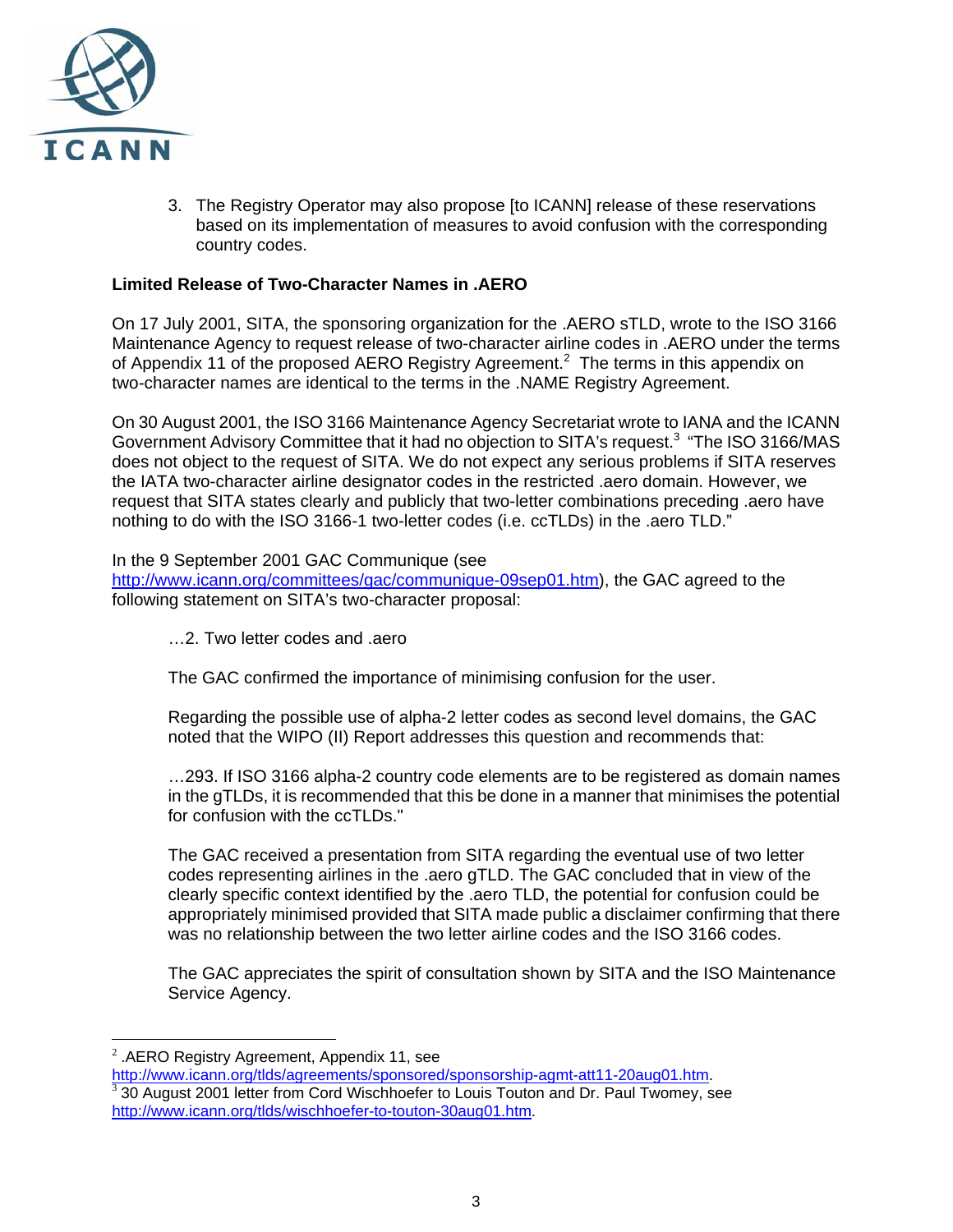

From 2001 to 2004, SITA focused on the launch of the .AERO sTLD. On 17 March 2004, SITA proposed to ICANN to activate two-character names in .AERO corresponding to airline codes. On 25 May 2004, the ICANN Board approved an amendment to SITA's registry agreement to permit the release of two-character names in .AERO (see

[http://www.icann.org/minutes/resolutions-25may04.htm\)](http://www.icann.org/minutes/resolutions-25may04.htm).<sup>[4](#page-3-0)</sup> A copy of the Board resolution is below:

Whereas, SITA is the registry operator for the .aero top-level domain;

Whereas, SITA requested and received authorization from ICANN in October 2003, to register up to 1000 names to perform testing of a new product intended to add services to the aviation community when using the .aero domain names;

Whereas, currently more than 200 airports have registered their three-letter location-code.aero.

Whereas, on 17 March 2004 SITA requested that ICANN amend SITA's Registry Agreement to permit SITA to populate the second level according to a proposed plan. In the first step, it is necessary to activate .aero domain names corresponding to all aviation community agreed two and three character airline and airport location code identifiers. (e.g. <lh.aero> and <lax. aero>). Endorsement to this request has been given by the DOT AERO Council

Resolved [04.44], that the ICANN President and General Counsel are authorized to negotiate and implement modifications to SITA's Registry Agreement with ICANN for operation of the .aero top-level domain as deemed necessary to provide for the offering of such proposed population of the second level with airline and/or airport location code identifiers by SITA, provided that the offering of such second level allocation by SITA would be in accordance with and consistent with all other applicable contractual limitations in the Registry Agreement.

SITA has activated all two-character names in .AERO, although only 40 .AERO domain names have actually been registered. The following .AERO domain names are examples of activated two-character names [www.ba.aero,](http://www.ba.aero/) [www.cx.aero,](http://www.cx.aero/) and [www.nw.aero](http://www.nw.aero/).

# **The .NAME Registry Request**

 $\overline{a}$ 

As stated previously, GNR has proposed a limited release of two-character names under Appendix K of the .NAME Registry Agreement (see [http://www.icann.org/tlds/agreements/name/registry-agmt-appk-8aug03.htm\)](http://www.icann.org/tlds/agreements/name/registry-agmt-appk-8aug03.htm). Since the inception of .NAME in 2002, GNR has, per Appendix K, initially reserved all two-character strings at the second level, such as xi.name, li.name, or ng.name.

<span id="page-3-0"></span><sup>&</sup>lt;sup>4</sup> Amendment 1 to Sponsorship Agreement, <http://www.icann.org/tlds/agreements/aero/sponsorship-amendment1-13jan05.htm>.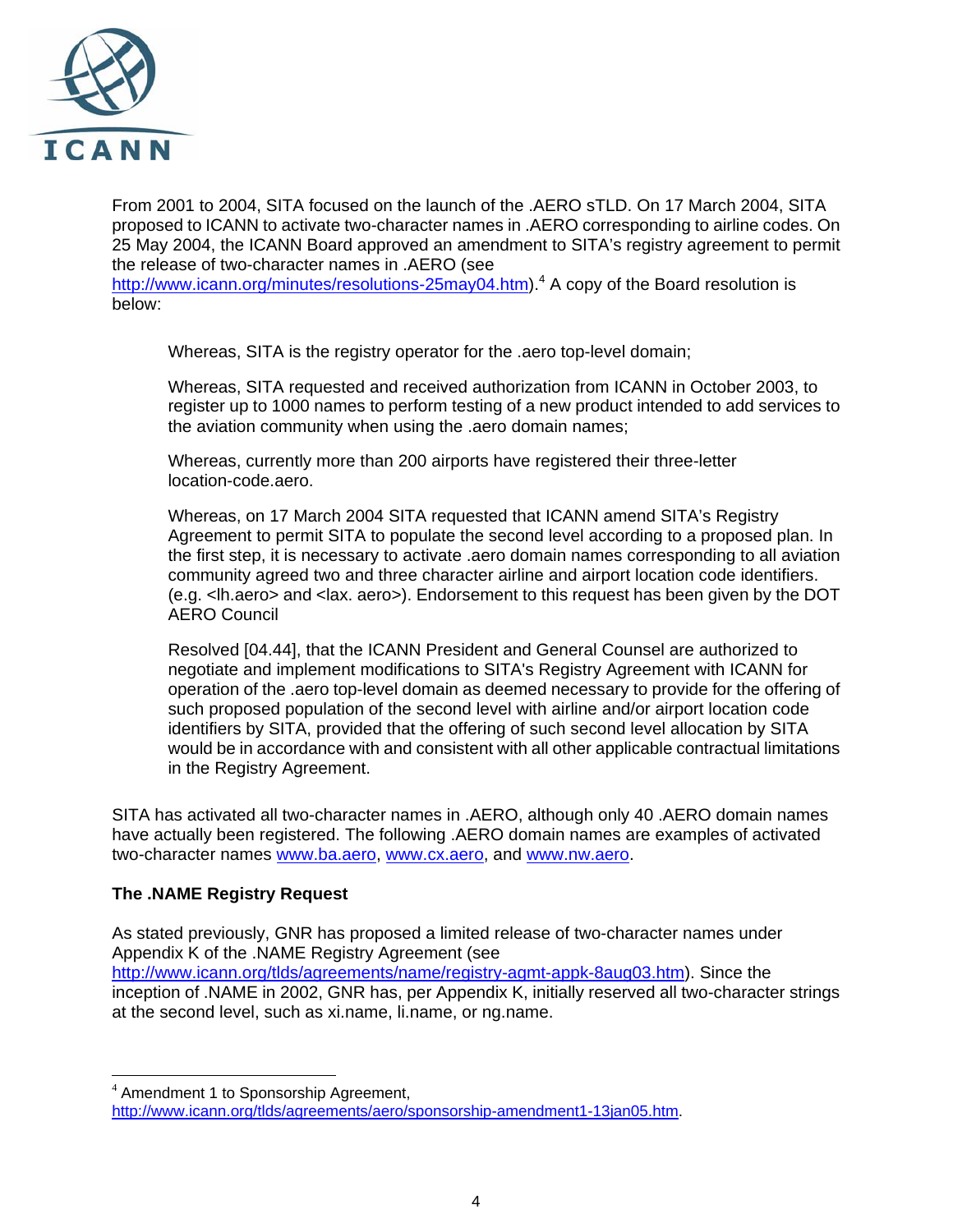

The proposal would release two-character names for third level registrations (e.g., lyman.ch.name) and email (e.g., lyman@ch.name) only. Two-character names on the second level would be shared, just like other common surnames are currently shared on the second level in .NAME (such as smith.name and jones.name).

Under the terms of Appendix K, in the .NAME Registry Agreement, GNR may gain approval of the release of two-character names based in three ways:

All two-character labels shall be initially reserved. The reservation of a two-character label string shall be released to the extent that the Registry Operator reaches agreement with the government and country-code manager, or the ISO 3166 maintenance agency, whichever appropriate. The Registry Operator may also propose [to ICANN] release of these reservations based on its implementation of measures to avoid confusion with the corresponding country codes.<sup>5</sup>

GNR is seeking release of these names to allow "millions of people" with two-character surnames to have the same ability as other individuals to register their surname in the .NAME gTLD. $6$  This service would be targeted at the large population of individuals in Asia with two-character surnames. Examples include joe.li.name, sun.xu.name, phan.ng.name, among others. Additional information on common Asian surnames can be found at [http://en.wikipedia.org/wiki/List\\_of\\_common\\_Chinese\\_surnames](http://en.wikipedia.org/wiki/List_of_common_Chinese_surnames), [http://en.wikipedia.org/wiki/List\\_of\\_Korean\\_family\\_names](http://en.wikipedia.org/wiki/List_of_Korean_family_names),

[http://en.wikipedia.org/wiki/Vietnamese\\_names.](http://en.wikipedia.org/wiki/Vietnamese_names)<sup>[7](#page-4-2)</sup>

According to GNR, "as .NAME has grown in size and outreach, it is apparent that the discrimination of two-character last names is blocking people from getting their own personal name as a .NAME address."<sup>8</sup>

GNR has proposed three measures to reduce confusion with any corresponding country-codes:

1. No release on the second level.

According to GNR, "the name Xi will only become available as a third level address when combined with a first name, e.g. [Yin@xi.name](mailto:Yin@xi.name) and/or Yin.Xi.name. In this model, the

<span id="page-4-0"></span><sup>&</sup>lt;sup>5</sup> .NAME Registry Agreement, Appendix K (B), see<br>http://www.icann.org/tlds/agreements/name/registry-agmt-appk-8aug03.htm.

<span id="page-4-2"></span><span id="page-4-1"></span> $^6$  GNR Proposal, Page 9.<br><sup>7</sup> Examples of two-character surnames: Ai, Al, Am, An, Ao, Au, Aw, Ay, Az, Ba, Be, Bi, Bo, Bu, By, Ca, Ce, Ci, Co, Cu, Cy, Da, Di, Do, Du, Dy, Dz, Fa, Fe, Fi, Fo, Fu, Ga, Ge, Gi, Go, Gu, Ha, He, Hi, Ho, Hu, Ib, Id, Ig, Ik, Il, Im, In, Ip, Iq, Ir, Is, It, Iv, Iw, Iz, Ja, Je, Ji, Jo, Ju, Ka, Ke, Kh, Ki, Ko, Ku, Ky, La, Le, Li, Lo, Lu, Ly, Ma, Me, Mg, Mi, Mo, Mu, My, Na, Ne, Nh, Ni, No, Nu, Ny, Ob, Oc, Od, Of, Og, Oh, Oi, Oj, Ok, Ol, Om, On, Op, Oq, Or, Os, Ot, Ou, Ov, Ow, Ox, Oy, Oz, Pa, Pe, Pi, Po, Pu, Py, Qa, Qe, Qi, Qo, Ou, Ra, Re, Ri, Ro, Ru, Ry, Sa, Se, Si, Sk, So, Su, St, Sy, Ta, Te, Ti, To, Tu, Ty, Ua, Ub, Uc, Ud, Ue, Uf, Ug, Uh, Ui, Uj, Uk, Ul, Um, Un, Uo, Up, Uw, Uy, Uz, Va, Ve, Vi, Vo, Vu, Vy, Wa, We, Wi, Wo, Wu, Wy, Xa, Xe, Xi, Xo, Xu, Xy, Ya, Ye, Yi, Yo, Yu, Za, Ze, Zi, Zo, Zu.<br><sup>8</sup> GNR Proposal, Page 1.

<span id="page-4-3"></span>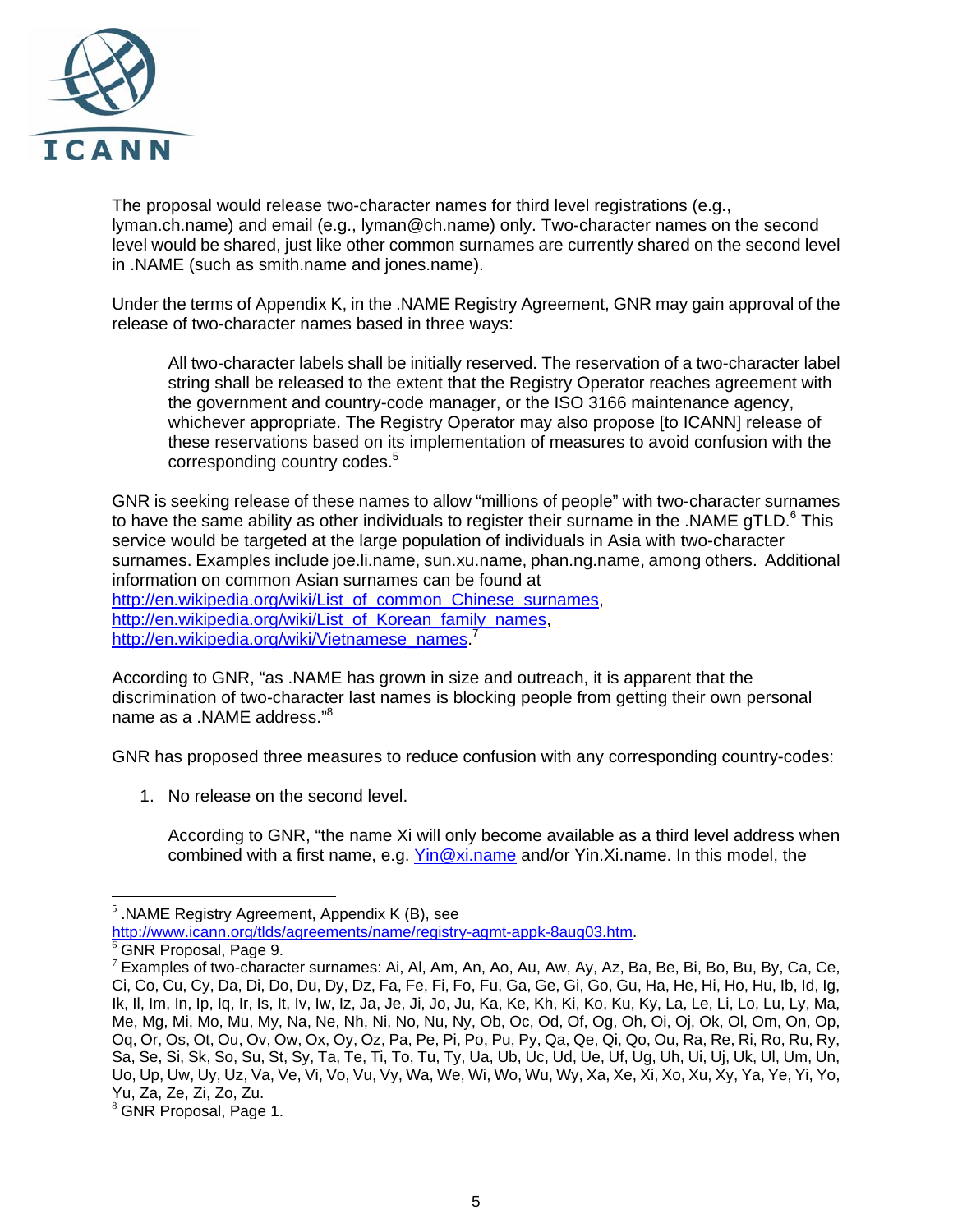

actual second level xi.name cannot be registered...This sharing paradigm also ensures that the maximum amount of people can get an optimal email address on Xi.name, by fairly sharing it between different first names."

"Because of this third level restriction policy for the two-character names, there can be no confusion between a country code like  $.xi$ , and the personal address yin  $@xi$ . name, which clearly is a personal name used as an email address."[9](#page-5-0)

2. Communication and process to achieve consent from ISO and as many ccTLD managers as possible.

GNR contacted ISO and asked for consent to release the two-character strings for third level registrations. ISO replied that Appendix K of the .NAME Registry Agreement was not made in consultation with the ISO 3166 MA and it cannot make any comment or decision concerning the requirements set out in Appendix K. ISO has no opinion on the use of two-letter codes under .NAME. (This is a change from the ISO response to the SITA request described above).

GNR notes that it also attempted to contact all ccTLD managers and that the outreach process is continuing and GNR "aims to inform, get feedback and where possible, get the explicit consent from each ccTLD authority."<sup>[10](#page-5-1)</sup>

3. Current and reinforced awareness that .name is a gTLD exclusively for personal names.

GNR states that "it is already unlikely, and will be increasingly so in the future, that Internet users in general have difficulty seeing the difference between  $\sin \omega x$  name (a personal email address on .name) and [www.something.xi](http://www.something.xi/) (a website on the '.xi' country code ('xi' is currently a user-assigned code in the ISO 3166)."[11](#page-5-2)

GNR proposes to publish, on the shared second level of each two-character name, for a transition period of at least 12 months, a notice that the shared second level in question is unrelated to the corresponding country code and is being used as a shared last name for personal names on the third level.

The measures proposed by GNR are similar to the measures implemented by SITA in its limited release of two-character names in .AERO in 2004.

A number of country-code TLD managers have expressed concerns (within the ccTLD community and directly to ICANN) about the potential for user and registrant confusion in the proposed limited release of two-character names in the .NAME gTLD. Some ccTLD managers have already provided GNR with their freely given, charitable consent to release the corresponding country-code from reservation in .NAME.

<span id="page-5-0"></span><sup>&</sup>lt;sup>9</sup> GNR Proposal, Page 2.<br><sup>10</sup> GNR Proposal, Page 2.<br><sup>11</sup> GNR Proposal, Page 3.

<span id="page-5-1"></span>

<span id="page-5-2"></span>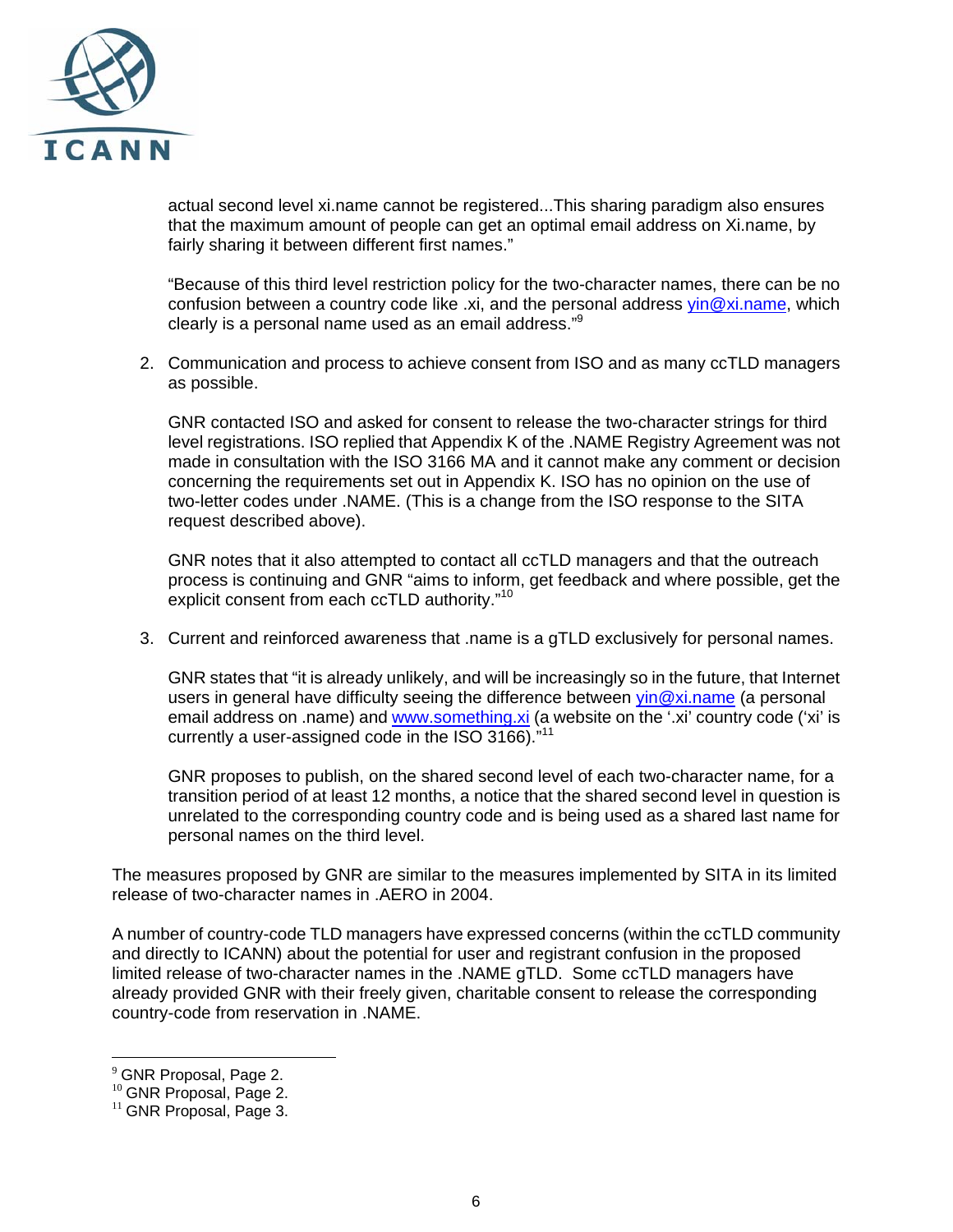

GNR has stated in its proposal that the intellectual property mechanisms currently available in .NAME would also apply to two-character .NAME addresses on the third level. The Eligibility Requirements Dispute Resolution Policy (ERDRP) and Uniform Domain Name Dispute Resolution Policy (UDRP) are available for trademark owners to challenge domain name registrations in the .NAME gTLD.<sup>12</sup> According to the National Arbitration Forum, 15 UDRP and ERDRP cases have been filed against .NAME addresses[.13](#page-6-1)

GNR asserts that these measures remove any concerns over confusion with ccTLDs.

# **RFC 1535 and Potential Resolution Issue**

GNR stated in their application that "there are no relevant technical concerns about the limited release of two-character names. However, for completeness, we would mention that RFC 1535 has been raised as a concern by the ccTLD manager DENIC."<sup>[14](#page-6-2)</sup>

In October 1993, the IETF published RFC 1535, "A Security Problem and Proposed Correction With Widely Deployed DNS Software."<sup>15</sup> RFC 1535 discusses a flaw in some distributed resolver clients and exposes a security weakness in these resolvers when users provide a partial domain name. This RFC was published for information only and did not specify an Internet standard.

RFC 1535 considers the impact of DNS resolvers which will attempt to resolve domain names that are not "rooted", that is – not fully qualified by the presence of a trailing period. Such resolvers will attempt to append possible parent domains to the attempted domain.

GNR observes that this is not a problem confined to two-character names, "it applies to any string length or any top level domain, including .DE or .COM."

While in 2004 ICANN approved the limited release of two-character names for the .AERO sTLD, a thorough evaluation of the technical concerns raised by domain suffix appending has not been conducted.

DENIC, the ccTLD manager for .DE, has specifically referred to RFC 1535 and its own statistical analysis in recommending referral of this Proposal to the RSTEP. DENIC does not allow the use of the two-character domain names in .DE. In support of its stance to disallow two-character names under .DE, DENIC has cited its own internal research that shows that today it still receives approximately 14,000 queries per minute for misdirected queries to its authoritative nameservers (for example, for "example.fr.de" as opposed to "example.fr").

Nominet, the ccTLD manager for .UK, has stated that the Proposal "might have an adverse effect on the stability of the DNS."

<span id="page-6-0"></span><sup>&</sup>lt;sup>12</sup> http://www.icann.org/udrp/erdrp-policy.html and http://www.icann.org/dndr/udrp/policy.htm.

<span id="page-6-1"></span><sup>&</sup>lt;sup>13</sup> See [http://www.arb-forum.com](http://www.arb-forum.com/). See also<http://domains.adrforum.com/domains/decisions/132438.htm><br>and http://domains.adrforum.com/domains/decisions/399562.htm.

<span id="page-6-3"></span>

<span id="page-6-2"></span><sup>&</sup>lt;sup>14</sup> GNR Proposal, Page 12.<br><sup>15</sup> Ehud Gavron, RFC 1535, see [http://www.ietf.org/rfc/rfc1535.txt.](http://www.ietf.org/rfc/rfc1535.txt)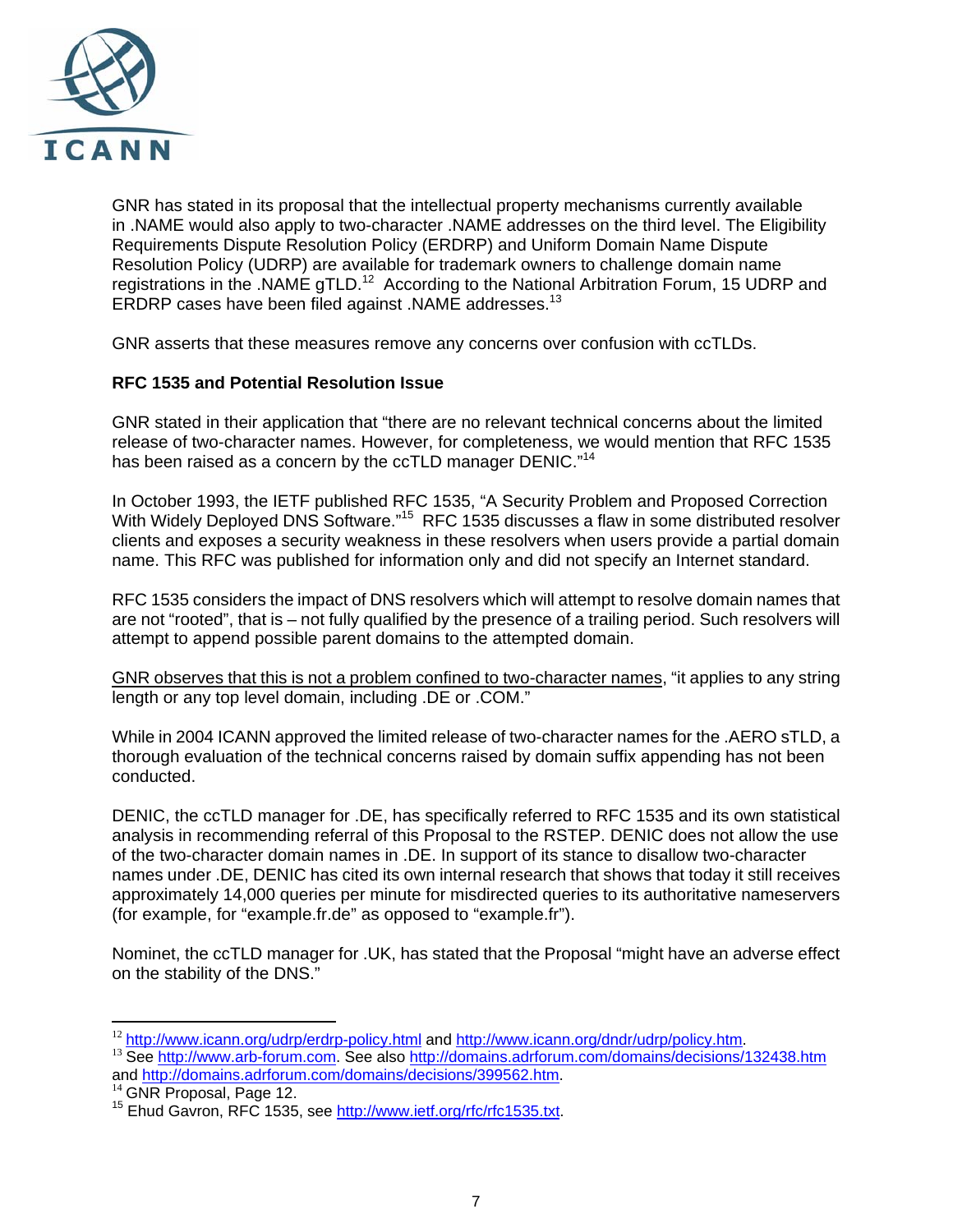

RFC 1536, "Common DNS Implementation Errors and Suggested Fixes," also describes the resolver problems addressed in RFC 1535.<sup>16</sup>

## To mitigate concern of this issue, GNR refers to

[http://dns.measurement-factory.com/surveys/200608-full-version-table.html,](http://dns.measurement-factory.com/surveys/200608-full-version-table.html) stating that less than .02% of all resolvers use BIND version 4.8 or lower. "It illustrates that this problem is very old, has been resolved (as further evidenced by the stable existence of otherwise affected domains on .com/.net and any other TLD on the Internet today and does not impact our proposed release of two-character names."

In consultation with authoritative name server operators, ICANN relays concerns that there may be similar issues to those raised by RFC 1535 that exist in modern software. Internet web browsers, for example, might try to guess domain suffixes in an attempt to resolve a domain name entered into the address bar. Duane Wessels of The Measurement Factory discussed this variant of the RFC 1535 issue at the RIPE 53 Meeting in Amsterdam on 3 October 2006 (<http://dns.measurement-factory.com/writings/whats-wrong-with-dns.pdf>, page 20), in which "stub resolvers can be configured to retry failed queries by appending a list of domain names." While this is performed after domain resolution has initially failed, simple transient DNS errors or timeouts may undesirably and consistently direct a portion of traffic to domains nested within other TLDs on a regular basis.

ICANN has not been able to perform or locate additional comprehensive analysis in the 15-day preliminary determination period that either supports or negates the possibility for technical anomalies relating to domain suffix appending.

In light of this material, which suggests there may be a problem but that its magnitude is unclear, ICANN staff understands the need to obtain more detailed and comprehensive statistics subsequent to the 15-day review period. Initial discussions with select ccTLD authoritative name server operators were supportive of collaboration to measure the extent of the problem, however substantial analysis could not be undertaken in the limited time available.

# **RSTEP Review**

Upon referral of this Proposal to the RSTEP, GNR may submit to the RSTEP additional information or analyses regarding the likely effect of the Proposal on security and stability.

A copy of this referral and the relevant documents related to the GNR proposal will be posted for public comment on the ICANN website. Under the terms of the Policy, the RSTEP shall have 45 calendar days from the date of this letter, until Monday, 4 December 2006, to prepare a written report regarding the Proposal's effect on security and stability, which report (and a summary of any public comments) will be provided to the ICANN Board. The report shall set forward the opinions of the RSTEP including, but not limited to, a detailed statement of the analysis, reasons and information upon which the panel has relied in reaching their conclusions.

<span id="page-7-0"></span> $\overline{a}$ <sup>16</sup> Kumar, Postel, Neuman, Danzig and Miller, RFC 1536, see [http://www.ietf.org/rfc/rfc1536.txt.](http://www.ietf.org/rfc/rfc1536.txt)